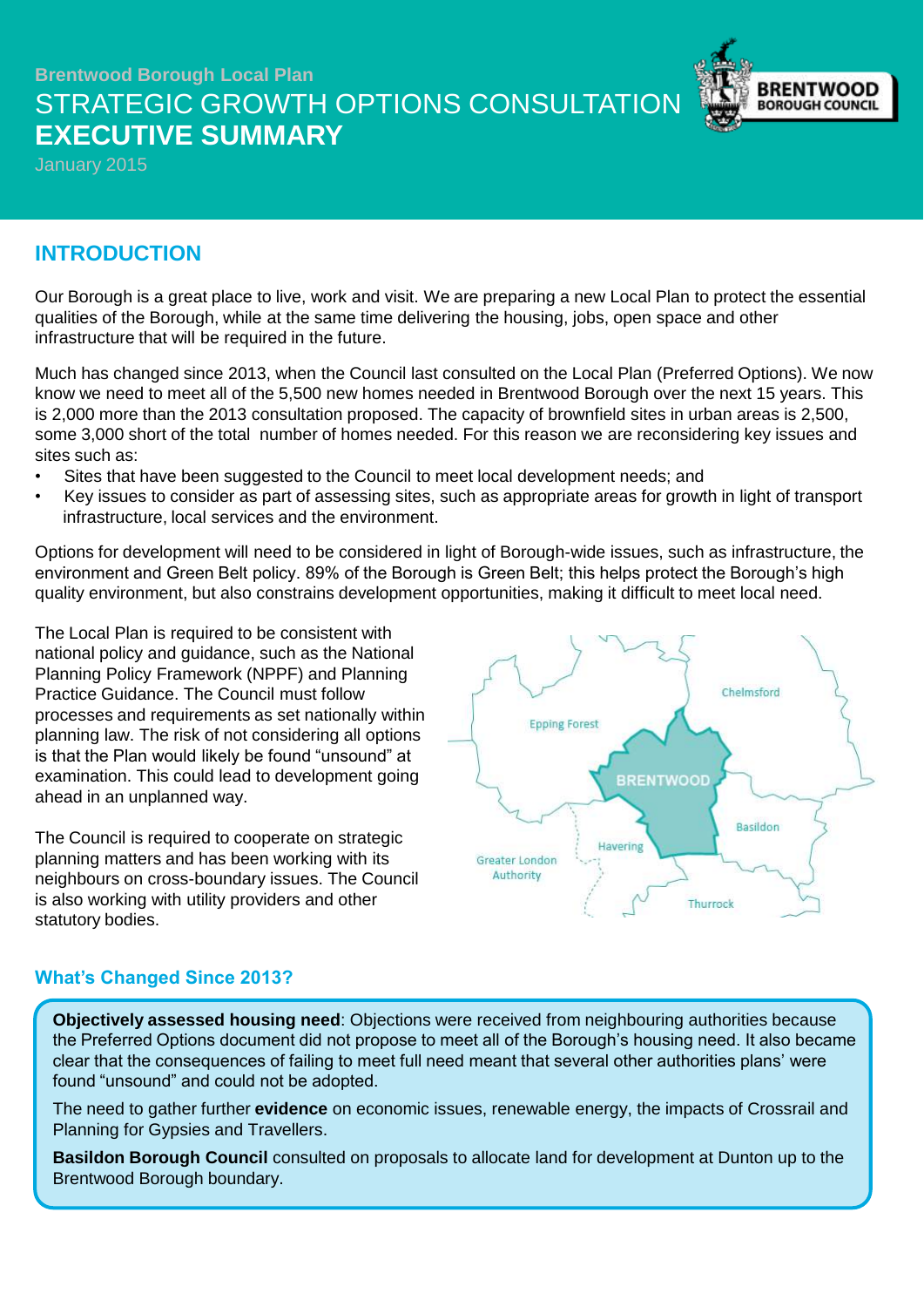# **MANAGING GROWTH**

The Local Plan will set out a spatial strategy for where development of all kinds is located. The 2013 Preferred Options consultation document proposed a spatial strategy that was a variation on a transport-led growth approach. However, in light of changes since 2013 the level of growth is now higher, specifically the need to meet full housing need. Therefore, this strategy needs to be reconsidered.

For the purposes of considering future development the Borough can be divided into three broad areas.



- **(A) North of the Borough-** a collection of villages set amidst attractive natural landscape. It is important to consider allowing villages to grow in order to provide for local need. Brownfield land in Green Belt could be redeveloped on limited sites, and/or sites on the edge of villages could be released. These options will need to be considered in addition to maximising brownfield land within villages, although this type of land is not readily available. Transport connections and local facilities are not as good in this part of the Borough and so it would not be sustainable to locate significant growth here.
- **(B) A12 Corridor** Contains Brentwood, Shenfield, Hutton, Pilgrims Hatch, Warley as part of the Brentwood urban area, and villages along the A12, such as Ingatestone. Brownfield land in existing urban areas would need to be utilised efficiently. However, there are development opportunities surrounding the urban areas in Green Belt.
- **(C) A127 Corridor-** A fenland landscape, different to the rest of the Borough, containing the single settlement of West Horndon. Due to the different character and availability of suitable land the capacity for growth is potentially greater than elsewhere in the Borough. Although the A127 suffers from congestion problems it has more scope for improvements than the A12.

**i** The consultation sets out maps of the three areas. For more information see **www.brentwood.gov.uk/localplan**

# **SUSTAINABLE COMMUNITIES**

The Council is required to meet projected local housing needs. This need is significantly higher than previous requirements and the amount of new homes built in previous years. The previous East of England Plan target was 175 new homes a year, but since this plan has now been revoked evidence commissioned by the Council to conform with new national policy suggests a requirement of 360 new homes a year.

The capacity of all Brownfield sites within urban areas in the Borough could provide for a maximum of 2,500 new homes. That means any housing provision above this would need to consider the use of Green Belt land.

Other issues the Council must consider include:

- need for more affordable housing, which is becoming more of a local issue as house prices increase
- needs of Gypsies and Travellers.

**i**

These needs should be considered in light of local constraints (such as GPs, schools, road capacity etc).

The consultation document sets out all sites that have been put forward by landowners and others for consideration as housing sites. These sites have come forward at previous stages of the plan-making process. For more information see **www.brentwood.gov.uk/localplan**

Not all sites will be necessary to meet the needs of the Borough. In addition, not all sites will be suitable for development.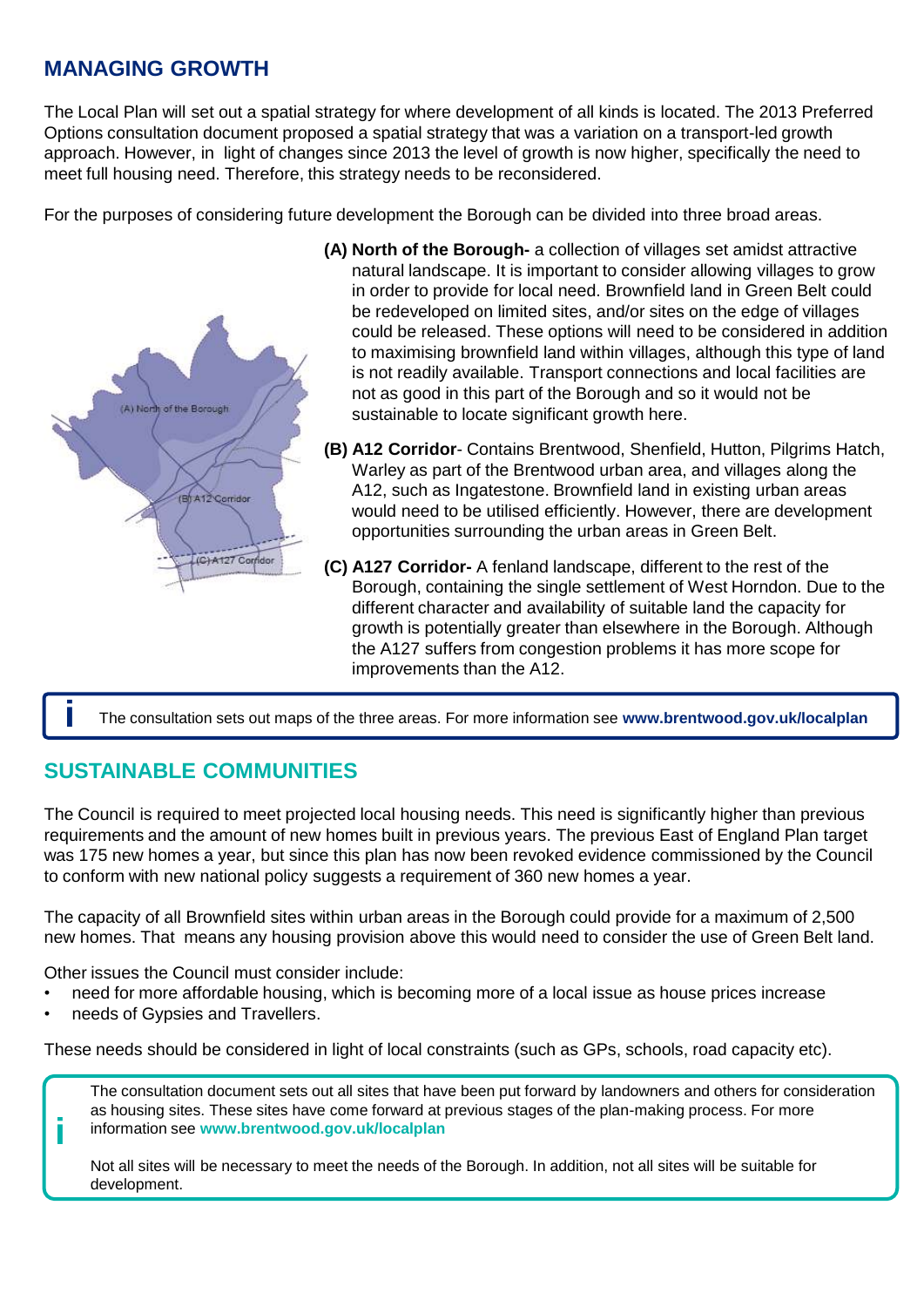# **ECONOMIC PROSPERITY**

#### **Employment Site Land**

The Council is required to plan for future job growth in the Borough. This includes the need for new employment land and retail floorspace. Brentwood Borough Council has an unmet need for new employment land. Evidence suggests the amount of new employment land required is up to 23 hectares (depending on the level of housing growth).

The consultation document sets out existing employment sites and potential new site options. For more information **i** please see **www.brentwood.gov.uk/localplan**

#### **Retail and Commercial Leisure Issues**

Growth in retail and commercial leisure will make a significant contribution towards job growth in the Borough. The Council will need to consider changing retail trends when planning for future retail development. In the past the Council has applied a "Town Centre first" rule for new retail development, which remains current policy.

Sites identified for future retail capacity are limited. Brentwood Town Centre has two sites that if redeveloped with retail provision could meet the majority of need over the Plan period (Baytree Centre and William Hunter Way car park). In addition local retail at smaller centres and villages need to be considered.

The consultation document sets out potential new retail options in Brentwood Town Centre. For more information **i** please see **www.brentwood.gov.uk/localplan**

## **ENVIRONMENTAL PROTECTION & ENHANCEMENT**

It is important to consider the local environment and policy designations when assessing locations for growth.

89% of Brentwood Borough is within Green Belt, the 6th highest in England by percentage of total area. This is important not only because of Brentwood's location on the edge of London and the green space it provides, but also because it constrains opportunities for growth.

In addition, there are important environmental features to consider such as Sites of Special Scientific Interest (SSSIs), open spaces and flood zones.

The consultation document sets out maps showing environmental considerations. For more information see **i www.brentwood.gov.uk/localplan**

### **QUALITY OF LIFE AND COMMUNITY INFRASTRUCTURE**

A key consideration when assessing new development sites will be their contribution to objectives and policies set out within the Quality of Life & Community Infrastructure section. For the purposes of this document, this is considered in its widest sense to relate to the setting of new development, infrastructure and services.

The Council is preparing an Infrastructure Delivery Plan, to understand better the current facilities in the Borough and to identify where new ones will be needed. It will start the process of prioritising what facilities should be funded by the new Community Infrastructure Levy, to help to identify areas of greatest need and where new facilities will be required.

The main infrastructure issues considered in the document are: education; healthcare; transport; community facilities; green infrastructure, although there will be other issues to take account of.